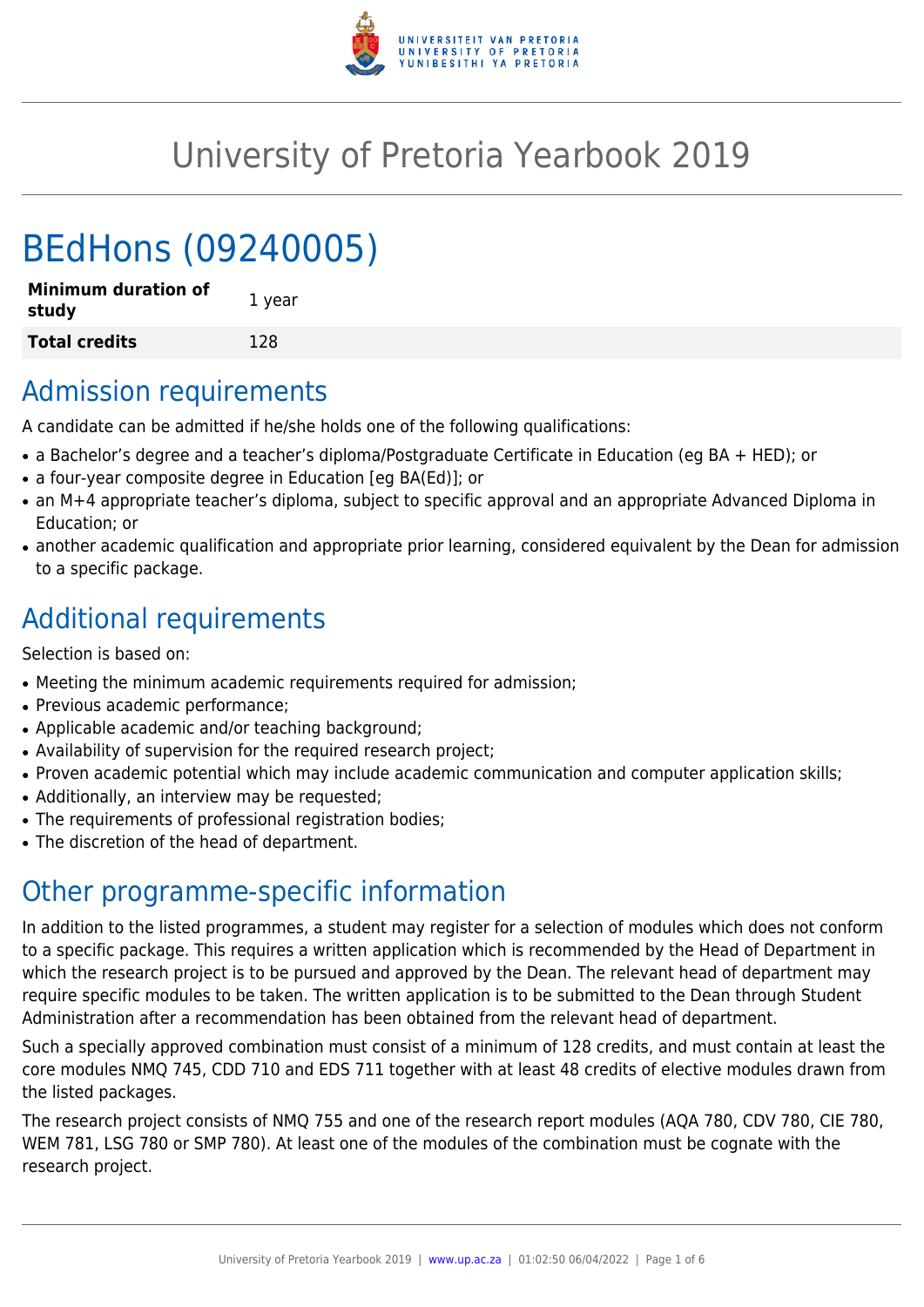

The degree will be awarded as the Bachelor of Education Honours (General).

# Examinations and pass requirements

Subject to exceptions approved by the Dean, on the recommendation of the relevant head of department, a student may not sit for an examination for the honours degree more than twice in the same module.

A final-year student who has failed a maximum of three semester modules or their equivalent, with a final mark of at least 40% in each, may be admitted by the Dean to a special examination/s in these modules during January of the following year, provided that this will enable the student to comply with all the requirements for the degree.

# Research information

A research project is compulsory and must be handed in for examination, as prescribed by the particular department.

# Pass with distinction

The degree is conferred with distinction on a student who has obtained an average of at least 75%, with a minimum of 70% in each module.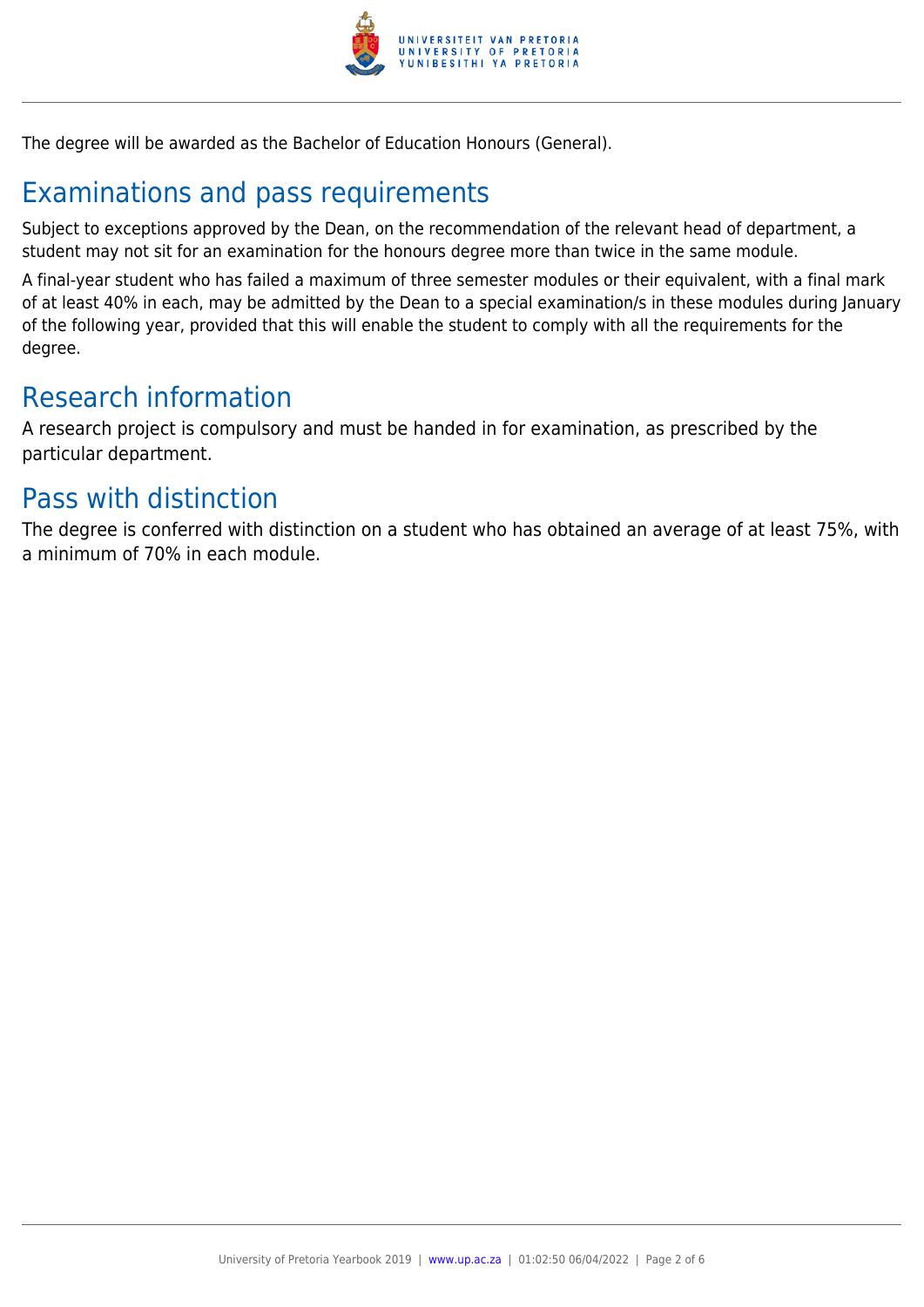

# Curriculum: Final year

**Minimum credits: 128**

## **Fundamental modules**

### **Part 2: Research report 780 (AQA 780)**

| <b>Module credits</b>         | 16.00                                        |
|-------------------------------|----------------------------------------------|
| <b>Prerequisites</b>          | <b>NMQ 755</b>                               |
| Language of tuition           | Module is presented in English               |
| <b>Department</b>             | Science Mathematics and Technology Education |
| <b>Period of presentation</b> | Semester 2                                   |

#### **Module content**

Supervised research project of limited scope. Use qualitative and/or quantitative methods. Writing a short report.

### **Part 2: Research report 780 (CDV 780)**

| <b>Module credits</b>         | 16.00                          |
|-------------------------------|--------------------------------|
| <b>Prerequisites</b>          | <b>NMQ 755</b>                 |
| <b>Language of tuition</b>    | Module is presented in English |
| <b>Department</b>             | Humanities Education           |
| <b>Period of presentation</b> | Semester 2                     |

#### **Module content**

Supervised research project of limited scope. Use qualitative and/or quantitative methods. Writing a short report.

### **Part 2: Research report 780 (CIE 780)**

| <b>Module credits</b>         | 16.00                                        |
|-------------------------------|----------------------------------------------|
| <b>Prerequisites</b>          | <b>NMQ 755</b>                               |
| Language of tuition           | Module is presented in English               |
| <b>Department</b>             | Science Mathematics and Technology Education |
| <b>Period of presentation</b> | Semester 2                                   |

#### **Module content**

Supervised research project of limited scope. Use of qualitative and/or qualitative and or quantitative methods. Writing a short report.

### **Part 2: Research report 780 (LSG 780)**

| <b>Module credits</b> | 16.00 |
|-----------------------|-------|
|-----------------------|-------|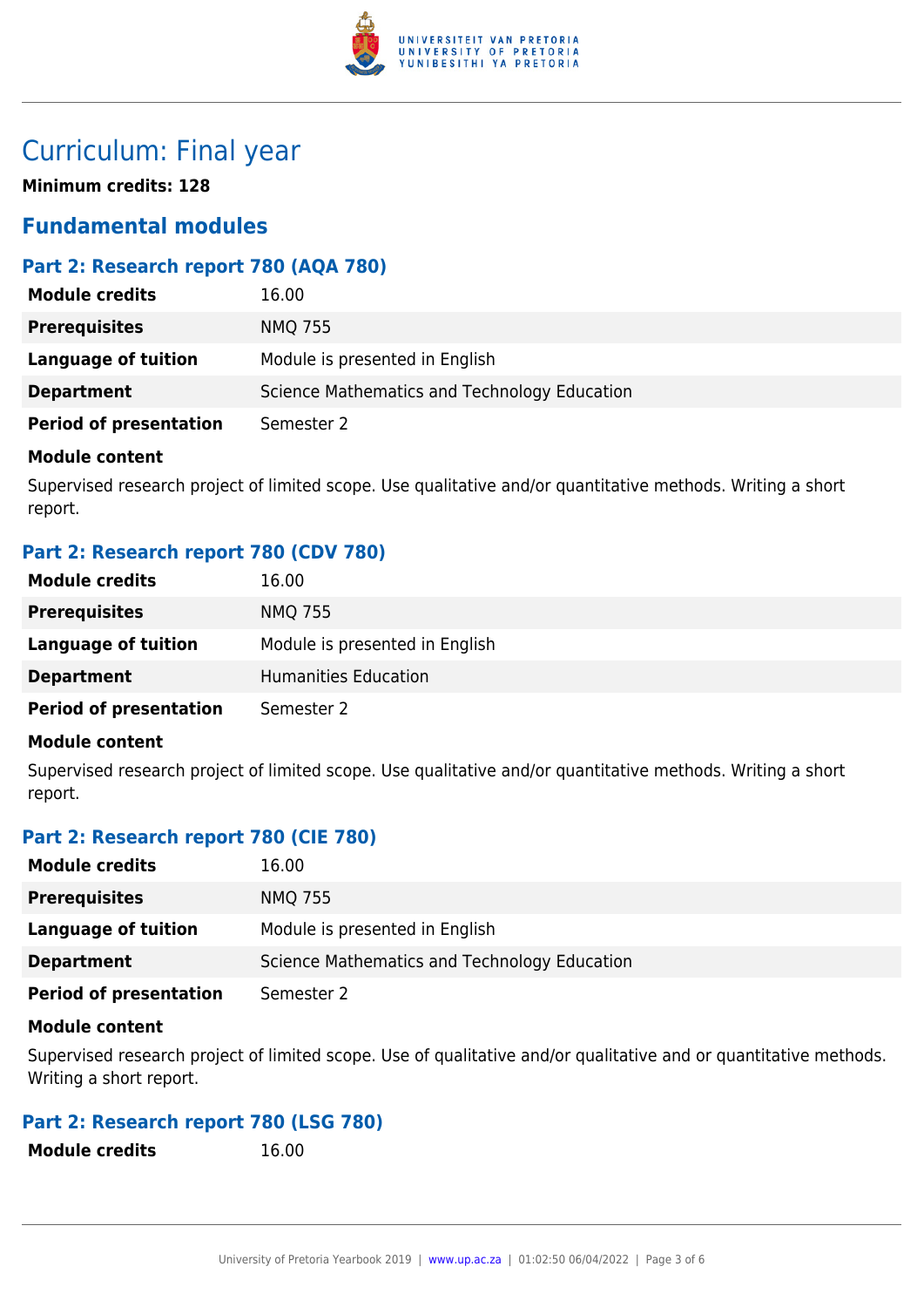

| <b>Prerequisites</b>          | <b>NMQ 755</b>                 |
|-------------------------------|--------------------------------|
| Language of tuition           | Module is presented in English |
| <b>Department</b>             | Early Childhood Education      |
| <b>Period of presentation</b> | Semester 2                     |

#### **Module content**

Supervised research project of limited scope. Application of quantitative and/or qualitative research methods. Writing a research report and presenting a research paper in a team.

### **Part 1: Research proposal 755 (NMQ 755)**

| <b>Module credits</b>         | 16.00                          |
|-------------------------------|--------------------------------|
| Language of tuition           | Module is presented in English |
| <b>Department</b>             | Humanities Education           |
| <b>Period of presentation</b> | Semester 1                     |

#### **Module content**

Guided literature research, formulation of a conceptual framework and development of a research proposal for a supervised research project of limited scope.

### **Part 2: Research report 780 (SMP 780)**

| <b>Module credits</b>         | 16.00                                        |
|-------------------------------|----------------------------------------------|
| <b>Prerequisites</b>          | <b>NMQ 755</b>                               |
| Language of tuition           | Module is presented in English               |
| <b>Department</b>             | Science Mathematics and Technology Education |
| <b>Period of presentation</b> | Semester 2                                   |

#### **Module content**

Supervised research project of limited scope. Research proposal development; Use quantitative and/or qualitative methods. Writing a research report.

#### **Part 2: Research report: Values-driven education 781 (WEM 781)**

| <b>Module credits</b>         | 16.00                                          |
|-------------------------------|------------------------------------------------|
| <b>Prerequisites</b>          | <b>NMQ 755</b>                                 |
| <b>Contact time</b>           | 1 lecture per week                             |
| <b>Language of tuition</b>    | Module is presented in English                 |
| <b>Department</b>             | <b>Education Management and Policy Studies</b> |
| <b>Period of presentation</b> | Semester 2                                     |

#### **Module content**

Supervised research project of limited scope. Research proposal development; use of quantitative and/or qualitative methods. Writing a research report.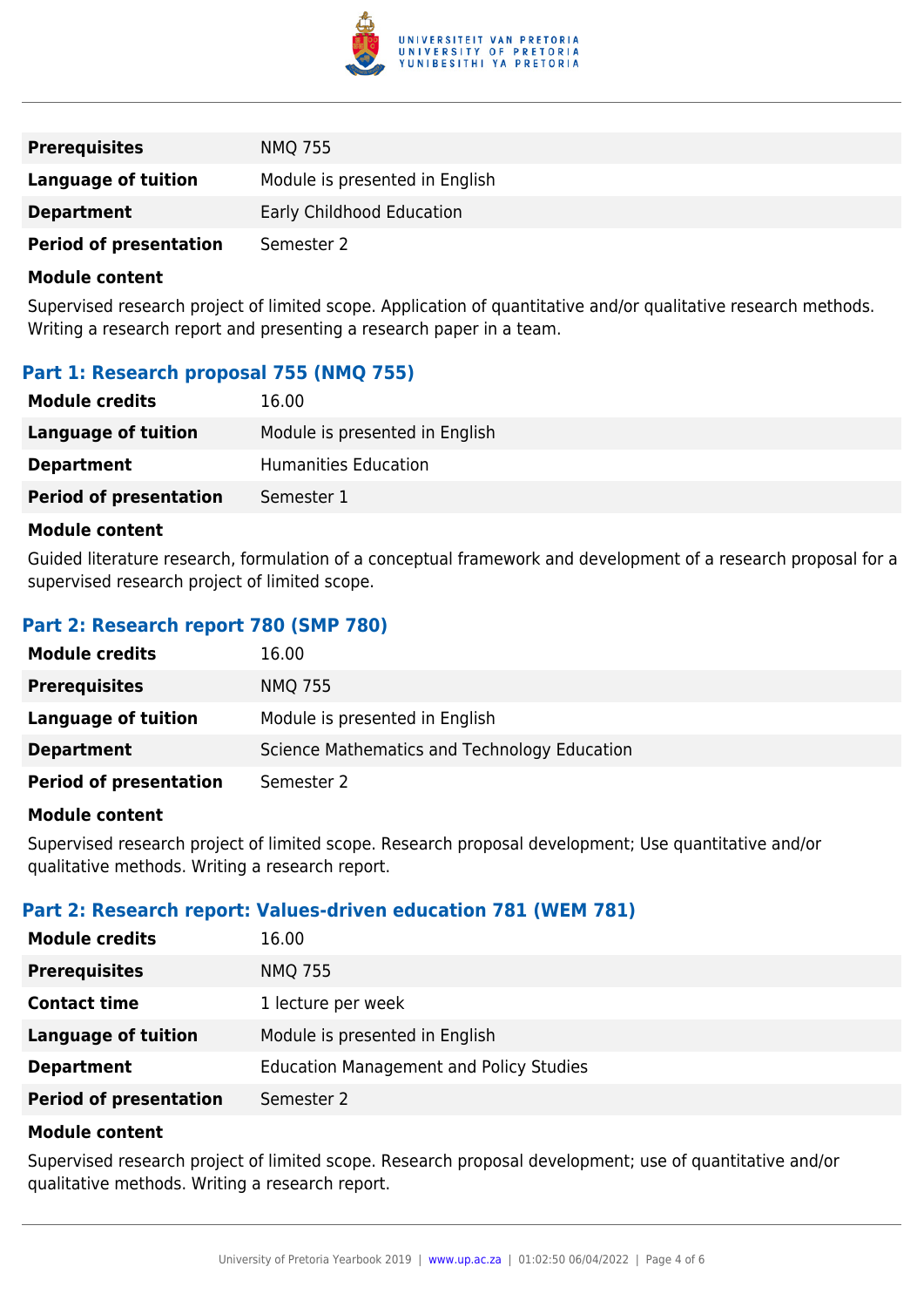

## **Core modules**

### **Curriculum development 710 (CDD 710)**

| <b>Module credits</b>         | 16.00                                        |
|-------------------------------|----------------------------------------------|
| <b>Prerequisites</b>          | No prerequisites.                            |
| Language of tuition           | Module is presented in English               |
| <b>Department</b>             | Science Mathematics and Technology Education |
| <b>Period of presentation</b> | Semester 1 or Semester 2                     |

#### **Module content**

Principles and foundations of curriculum/programme design and development. International and national models and trends in curriculum/programme development. Principles of outcomes-based programming in the SAQA context. Curriculum development models and instruments in action. Situation and task analysis needs assessment. Development. Dissemination. Implementation as a change process. Assessment and evaluation.

#### **Philosophy and social imperatives of education 711 (EDS 711)**

| <b>Module credits</b>         | 16.00                          |
|-------------------------------|--------------------------------|
| <b>Prerequisites</b>          | No prerequisites.              |
| Language of tuition           | Module is presented in English |
| <b>Department</b>             | <b>Educational Psychology</b>  |
| <b>Period of presentation</b> | Semester 1                     |

#### **Module content**

Meta-theories in education. Empiricism; rational empiricism; critical rationalism; critical theory; phenomenology; hermeneutics; system theory; philosophies in education: traditional philosophies; indigenous (African) philosophies. The influence of modernism and postmodernism on education. Sociological imperatives for education. Theories of societal change and roles and values of education. Comparative perspectives on learning theories and their meaning for education.

#### **Educational research methodology 745 (NMQ 745)**

| <b>Module credits</b>         | 16.00                                        |
|-------------------------------|----------------------------------------------|
| Language of tuition           | Module is presented in English               |
| <b>Department</b>             | Science Mathematics and Technology Education |
| <b>Period of presentation</b> | Semester 1                                   |